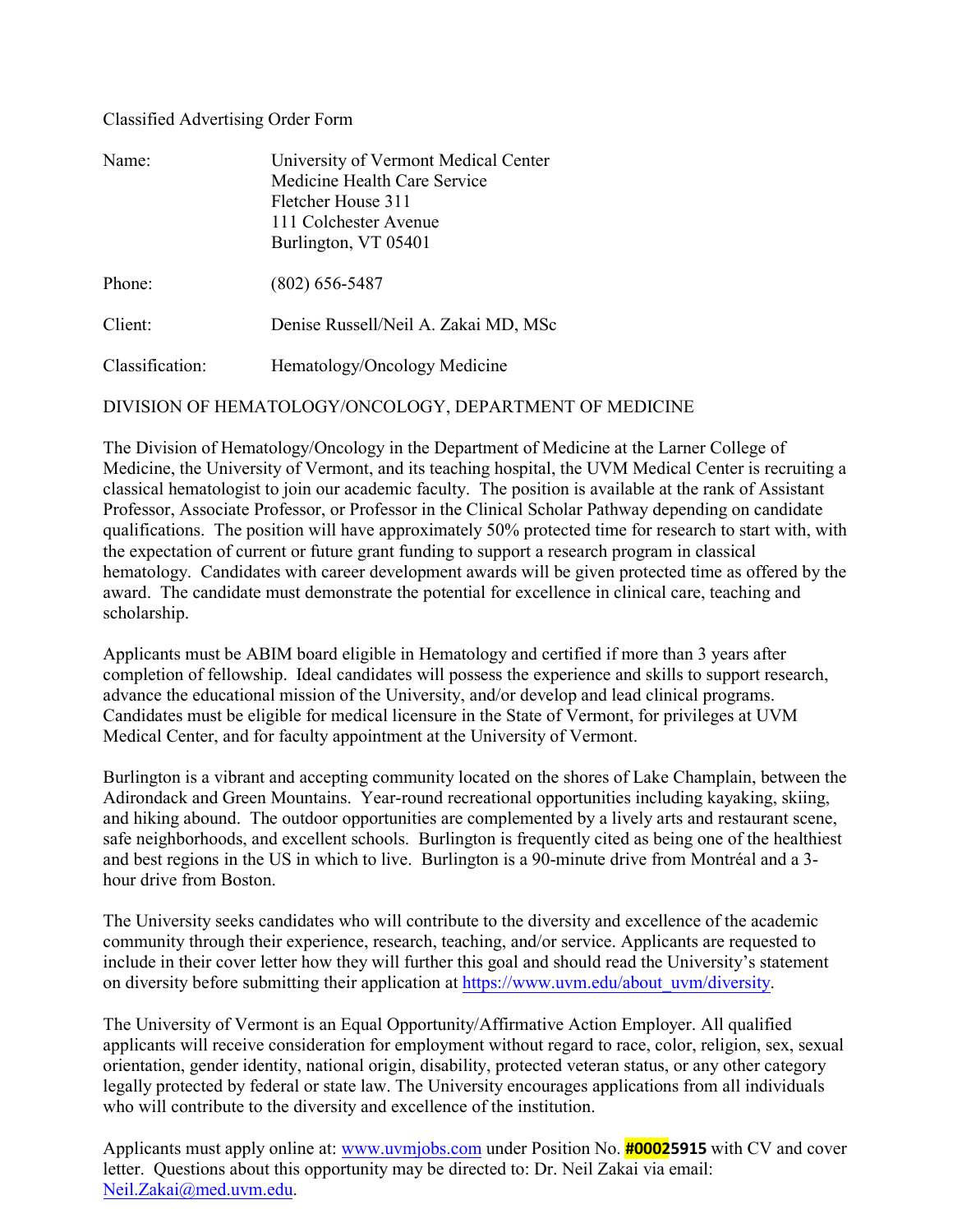Review of applications will begin immediately. Applications will be accepted until the position is filled.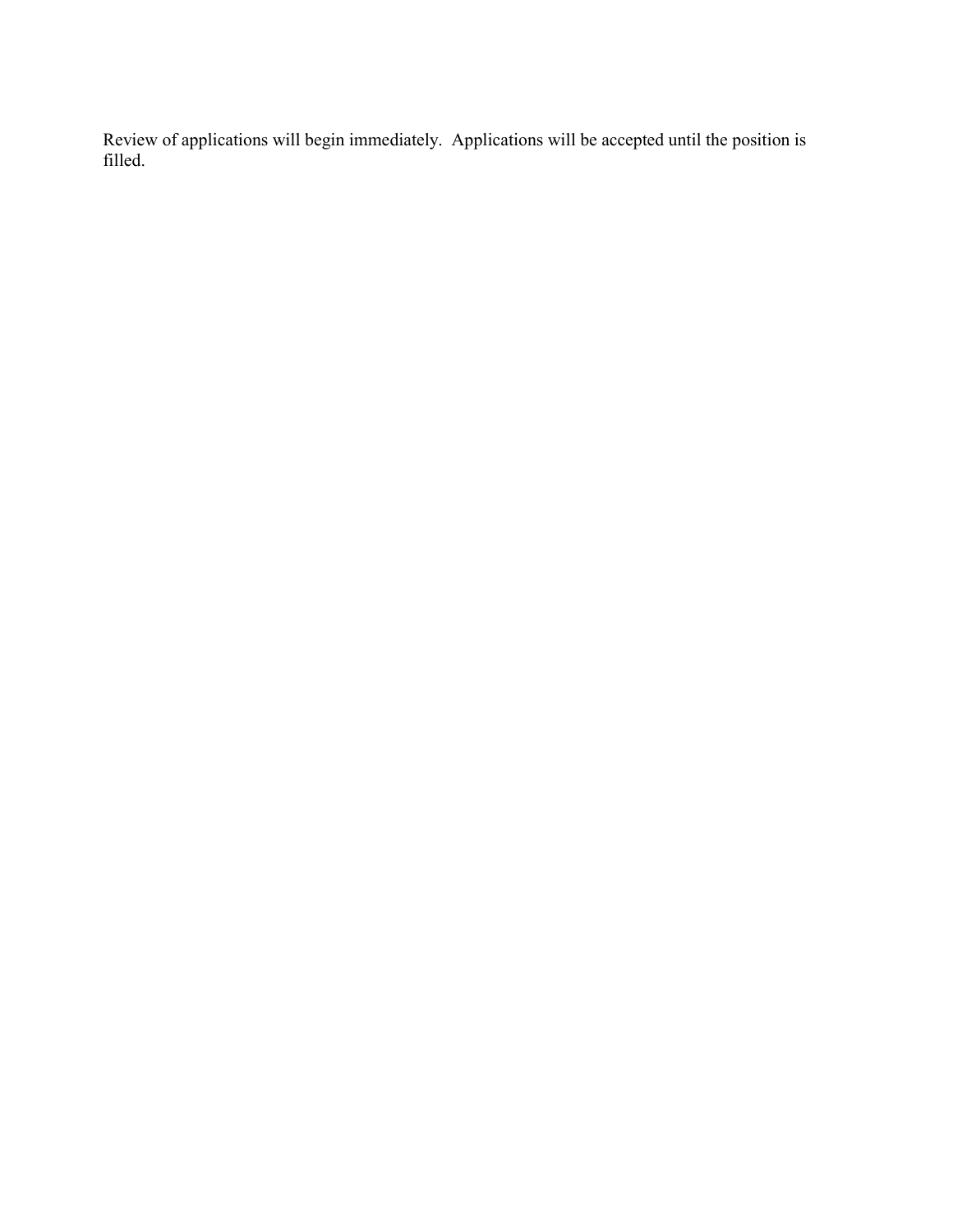### Position Description

Larner College of Medicine at the University of Vermont Department of Medicine Hematology/Oncology

Title: Assistant/Associate/Professor, Clinical Scholar Pathway in the Department of Medicine

Location: Hematology/Oncology Division, Department of Medicine, College of Medicine

Date Available: Immediately

#### Responsibilities:

*Clinical*: We seek a hematologist with expertise in non-malignant hematology, including thrombosis and hemostasis as well as classical hematology. The successful candidate will participate in our wellestablished Thrombosis & Hemostasis Program and strengthen our classical hematology program and provide a key role in providing specialized care for hematology patients. Duties include outpatient hematology clinic, rotations on the hematology consult service and/or inpatient hematology service, and night/weekend coverage for both hematology and oncology. Clinical effort will start at approximately 50% effort.

*Scholarly activity*: Approximately 40% effort will initially be devoted to establishing a research program. Synergy with other researchers at UVM in thrombosis and classical hematology is desirable but not required. In the absence of specific grant funding, research efforts should focus on hemostasis, thrombosis, or classical hematology. The candidate will be supported to obtain mentored research awards and/or independent funding. Candidates supported on career development awards requiring more effort devote to research activities will also be considered. Membership in the University of Vermont Cancer Center will be offered if appropriate from a research standpoint (See:

[http://www.uvm.edu/medicine/vtcancercenter/?Page=membership.html\)](http://www.uvm.edu/medicine/vtcancercenter/?Page=membership.html).

*Teaching*: The position requires participation in teaching Hematology-Oncology fellows, residents and medical students through didactic lectures, individual mentoring, and active learning in clinics and rounds. There are opportunities to participate in the Teaching Academy at the Larner College of Medicine at the University of Vermont. Opportunities exist for developing and teaching portions of courses for graduate and medical students. Duties may require teaching all areas of hematology. About 10% effort should be devoted to teaching.

*Service*: Participate in appropriate Medical Center, Department of Medicine, Larner College of Medicine and University of Vermont Cancer Center committees and functions. Serve in an academic advisory capacity to medical students, medical residents, Hematology/Oncology fellows, and other faculty as appropriate.

*Qualifications*: M.D. degree or equivalent. Successful completion of an internal medicine residency as well as fellowships in hematology and optionally oncology. Applicants must be ABIM certified in hematology or board eligible in Hematology if less than 3 years from completing fellowship. /Applicants must be clinically qualified to care for patients in the broad discipline of hematology and provide coverage for hematology and oncology patients over nights and weekends as needed. Applicants must be eligible for medical licensure in the State of Vermont, for hospital privileges at UVM Medical Center, and academic appointment at UVM.

Candidates at the Associate Professor level or above should have documented successful experience in an academic position, substantial or current independent funding, and meet eligibility criteria for appointment. Candidates must possess the experience and skills to provide outstanding clinical care, advance the scholarly mission of the University and meet University criteria for retention and promotion.